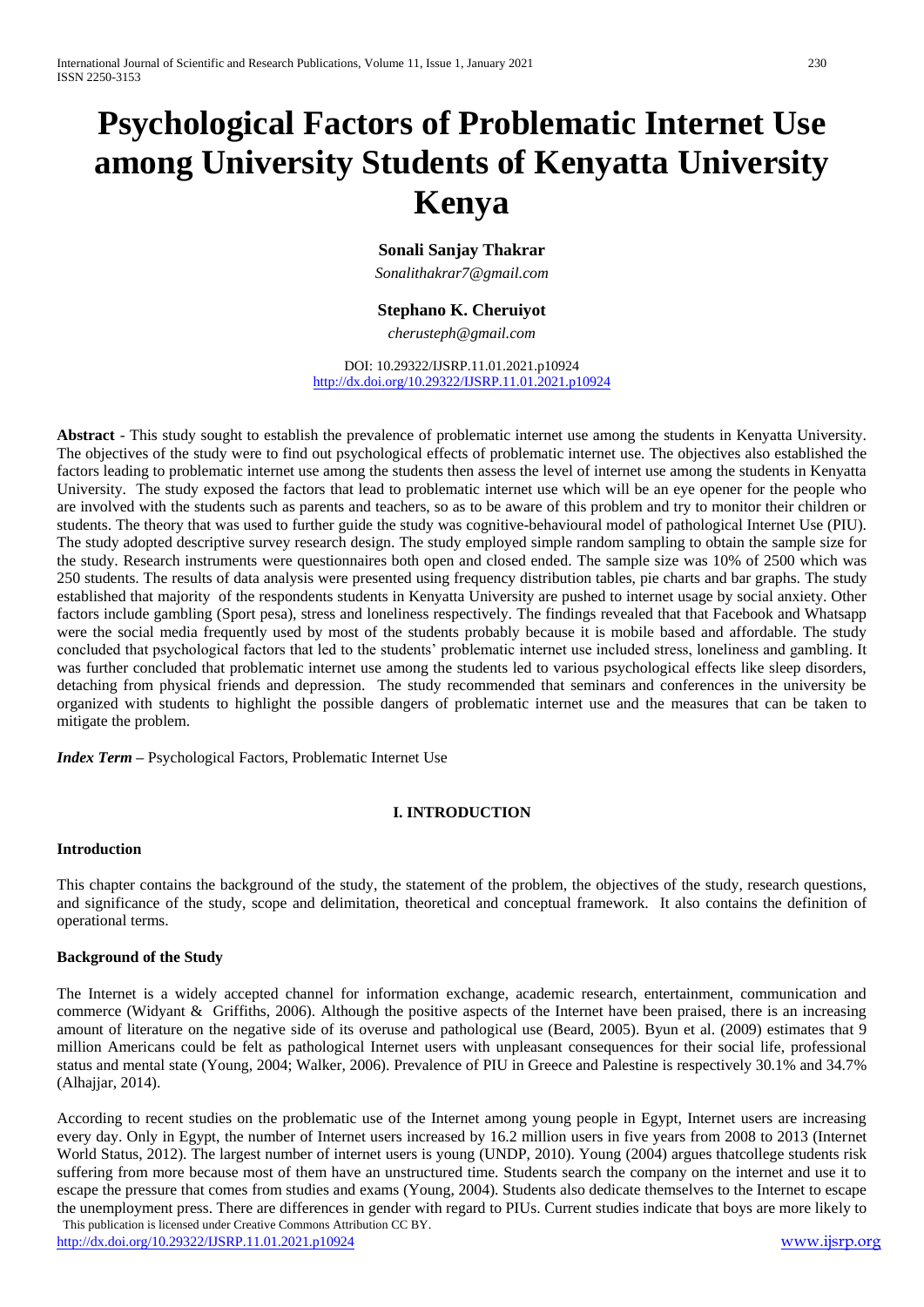have more than girls. The reason for the difference is that girls are more social than boys, so they will probably form and maintain friends for a long time (Chien, & Cheng, 2006). The other reason is that in Eastern cultures, girls have strict surveillance of their parents more than boys. Other results show that students of theoretical courses are more likely to suffer from PIU because they do not have the pressure to study as medical students (Alvi, Assad, Ramzan and Khan, 2010).

Among university students, overuse was associated with a lack of classes, failure of the course and dismissal from college. For example, an investigation by Alfred University showed that 43% of dropouts in a given semester were up until the early hours of the morning via the Internet, more than doubled by academic layoffs (Young, 1998). With university students at high risk of developing Internet-related problems, investigators are gathering information and studying correlations using Internet.

Beard and Wolf (2001) defines the problematic use of the internet (PIU) as the use of the internet, which creates mental, social, scholastic and / or work difficulties in a person's life. MORE is a multidimensional syndrome composed of cognitive and behavioral symptoms leading to negative social, academic or professional consequences (Caplan 2002, Martin & Schumacher, 2003, cited in Caplan, 2005). According to Young (1996), problematic Internet users, who save time for real people in their lives, prefer to spend some time alone on the computer. As a result, they become antisocial or social phobias, which in the future can greatly affect their professional life. Most students who have internet problems use the Internet to look for irrelevant information that is not related to their course study. Others use it to socialize in a virtual world and, as a result, these students return to their studies and behave very badly in their studies (Young, 2004). MORE can also lead to violence. Recent studies show that students use the Internet for entertainment rather than socializing. As a result, most of the entertainment videos they see are violent, which can expose them to a violent mentality due to ongoing exposure (Kesici, & Şahin, 2009).

The internet has increased in recent years, especially among young people (Johansson & Götestam, 2004). Therefore, college students tend to develop problematic internet usage (Anderson, 2001; Kim, 2007; Nalwa & Anand, 2003). The reason is that university students use the internet as part of their education or courses (Kim, 2007, Nalwa & Anand, 2003) and can easily access the internet at university libraries (Anderson, 2001, Kim, 2007). In addition, psychological and environmental factors in university students lead to the creation of an environment where internet dependency can significantly affect them (Hall & Parsons, 2001). This is because university students can encounter a number of difficulties or problems in their academic life. The work of dealing with these difficulties and meeting needs can play an important role in the student's quality of life and mental health. According to Erikson's theory of psychosocial development, college students or young adults in a development period are dominated by intimacy conflicts against isolation.

The use of the Internet was first noticed in Kenya in the early 1990s, but 1995 marks the start of the country's formal internet development with the establishment of the first commercial ISPs (without license). In the same year, the creation of a study group for evaluating Internet phenomena "Releases" was released by Kenya Post and Telecommunications Corporation by the year 2000. Access to the Internet was then made available through a number of competing ISPs and around 250 cybercafes. , of which half were in Nairobi (David & Monica, 2012).

The CCK reports on Internet services released in September 2011, the number of Internet users in Kenya were estimated at 8.69 million, the number of internet / data subscriptions is 3.2 million and broadband subscriptions have increased from 18.626 subscribers in the previous quarter to 84.726. Real-time Internet statistics (2016) classify the country in 29 Internet usage worldwide and report that over 45% of Kenys are Internet users.

According to Catherine Gachutha, president of the Kenya Advisory Association, Internet addiction is rapidly increasing in Kenya. The problem, he says, is more important among young people between the ages of 18 and 28 (IT News Africa, 2011). The number of young people employed by different websites was 40%, which exceeded those who were addicted to drugs and alcohol (Cradle-Kenya, 2011). The most exciting sites in Kenya are about pornography, entertainment, online dating sites and at the top of the list there are social networking sites like Facebook, Twitter, Badoo and LinkedIn (Kenya Forum, 2011). Experts fear that there are more and more cases of Internet pornography addiction in Kenya, especially among young people who see explicit material on their cell phones and computers. Mr. William Gituru from the Amani Counseling Center and the Nairobi Training Institute thinks it will be a big problem in Kenya, but few people are willing to talk about it, including victims, parents and teachers (Kenya Forum, 2011). This study therefore attempts to establish the psychological factors of a problematic internet use among Kenyatta University undergraduates.

# **Statement of the Problem**

The problematic use of the Internet is becoming a major problem globally and university students are particularly vulnerable. The Internet is an integral part of student life because it researches, downloads courses and uses them for individual study. As reported by Garland & Howard (2014), compared to other age groups, young people and young adults educated by young people seem to be at greater risk of a problematic use of the internet, given access to campus on university campuses, and perhaps the freedom of parents responsibilities that many university students experience when they live for the first time at home.

The problematic use of the internet could be due to: lack of adequate sleep, stress among others (Alvi, Assad, Ramzan and Khan, 2010). When a student does not sleep, he can use the Internet to keep him busy, but he can eventually become an employee. Stress resulting from studies or unemployment, as mentioned above, can cause the student to get the Internet to avoid their problems.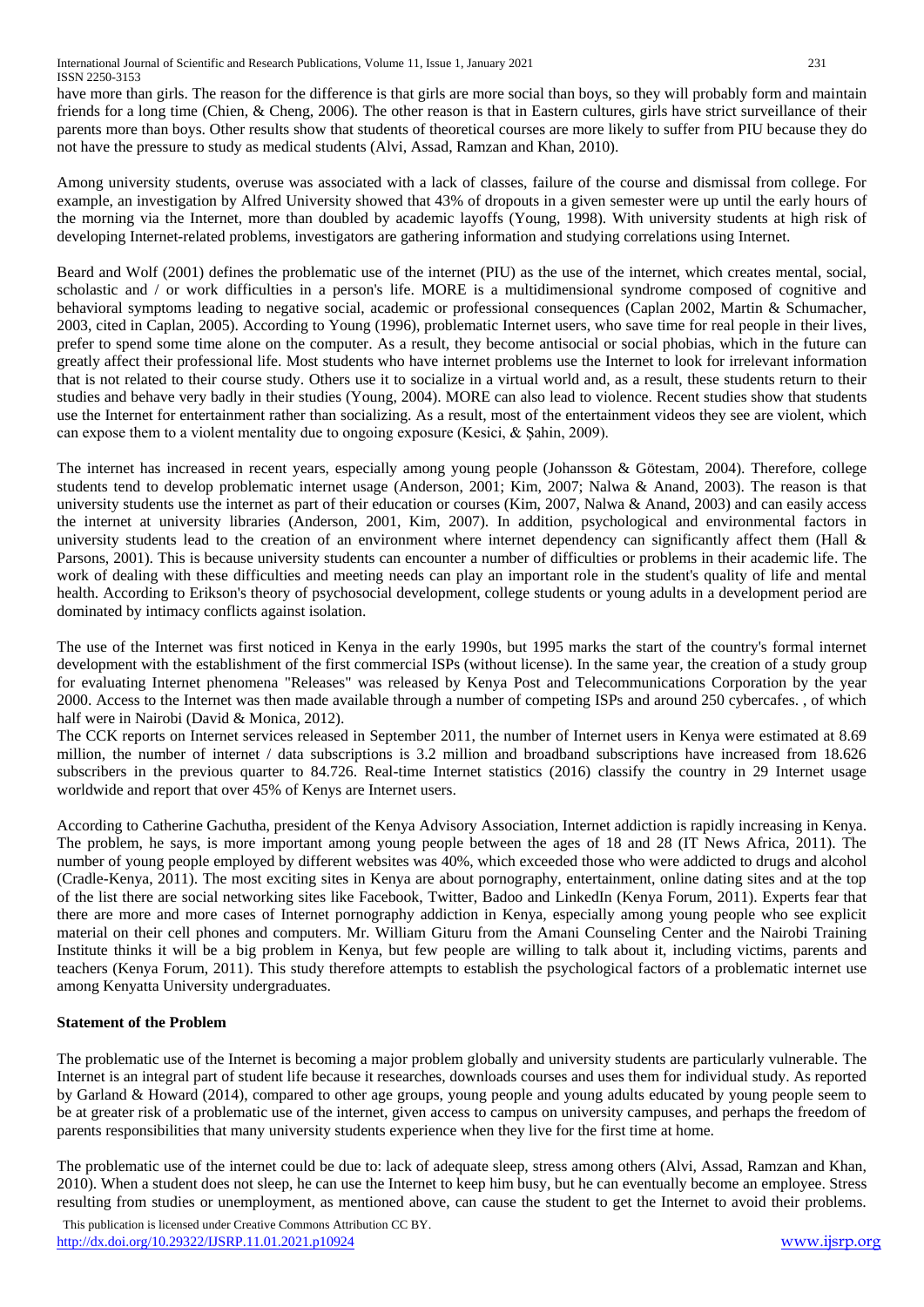Other psychological factors that can lead to PIU include depression, some use it as an improvement and others use it because they suffer from social anxiety. The availability of low-cost Internet connections plays an important role in promoting MORE. The study will help identify the specific psychological factors that lead students to be problematic Internet users of college students, the focus of the study will be Kenyatta University students.

As a result of being PIU student develop some problems such as being anti-social. The students that spend their time on their computers or phones miss a chance in making new physical friends. Most people use the internet to play watching offensive films and, as a result, lose contact with the real world and reach a point where they prefer to live in a virtual world rather than live in the real world (Beard, 2005). Students also tend to develop social anxiety while interacting with people. The problematic use of the internet is like addiction when not on the Internet, they suffer from a delay syndrome and the only thing that can cure the retreat is if they access the Internet again. These are just some of the problems that arise from the problematic use of the internet. This study established the psychological factors associated with the problematic use of the Internet among Kenyatta University undergraduate students.

## **II. REVIEW OF RELATED LITERATURE**

## **Introduction**

The literature review of the proposal was done under the following headings. They include: problematic internet use, psychological factors causing problematic internet use and psychological effects of problematic internet use.

# **Theoretical Framework**

Davis (2001) built up a psychological behavioral model of Problematic Internet Use (PIU) in which the accessibility, and familiarity with the Web, psychopathologies, for example, sorrow, social tension or substance mishandle, and situational signs giving fortification of Web utilization practices, connect to create maladaptive insights (Charlton and Danforth, 2007).

One of the key factors with reference to whether people keep on using the web is the fortification they get from the web understanding (Davis, 2001). On the off chance that college undergraduate have a positive involvement with utilization of online networking, they are strengthened to proceed with its utilization. The positive involvement with utilization of web will serve to condition the understudy to rehash the utilization of the web to get a similar uplifting feedback he or experienced beforehand. As indicated by the model, psychopathologies like social tension and discouragement are a distal reason for neurotic web utilize. This implies college undergraduate with existing mental conditions like discouragement are additionally liable to create tricky web utilize. Notwithstanding, as indicated by the model, it doesn't imply that psychopathology causes side effects of obsessive web use without anyone else's input yet that is an essential part in the etiology of the confusion. The model likewise recommends that introduction to web innovation is a distal reason for the advancement of the expansion. All things considered, when college undergraduate are presented to obscene sites, online networking locales they are probably going to build up a dependence on the web. The above components are seen not as reasons for obsessive web utilize but rather as conceivable supporters of neurotic web utilize.

The above model is suitable for the investigation as it clarifies how college undergraduate can create neurotic web utilize. It implies that those college undergraduate who approach web and have gloom are probably going to create risky web utilize. Thus those that have negative considerations related with wretchedness are probably going to create neurotic web utilize. This implies in light of the model, college undergraduate with indications of dangerous web utilize are additionally liable to show mental variables.

## **Problematic Internet Use**

Since 1996 when the first research was published in "Internet addiction: the emergence of a new disorder", (104th annual meeting of the American Psychological Association), problematic Internet use or PIU has been described as a new clinical and social phenomenon that affects a number of adolescents and adults from distinct cultures and geographical areas and has been initially classified under the general term Internet–related problems (Young & de Abreu, 2011). The debate continues (Petry & O'brien, 2013), although research has stepped up exponentially (Carbonell, Guardiola, Beranuy & Bellés, 2009) in a number of different fields, especially in psychology and psychiatry.

Regardless of terminology, problem Internet use appears to have many features of impulse control disorders, particularly the criteria outlined for pathological gambling (American Psychiatric Association, 1994; Davis, 1999; Greenfield, 1999). The DSM-IV lists necessary features of compulsive substance abuse (i.e., addiction) as including tolerance; withdrawal; dependence; persistent attempts at decreasing or discontinuing use; obtaining, using or recovering from use of the substance; and in some cases, abandoning social, occupational, or recreational activities and responsibilities (APA, 1994).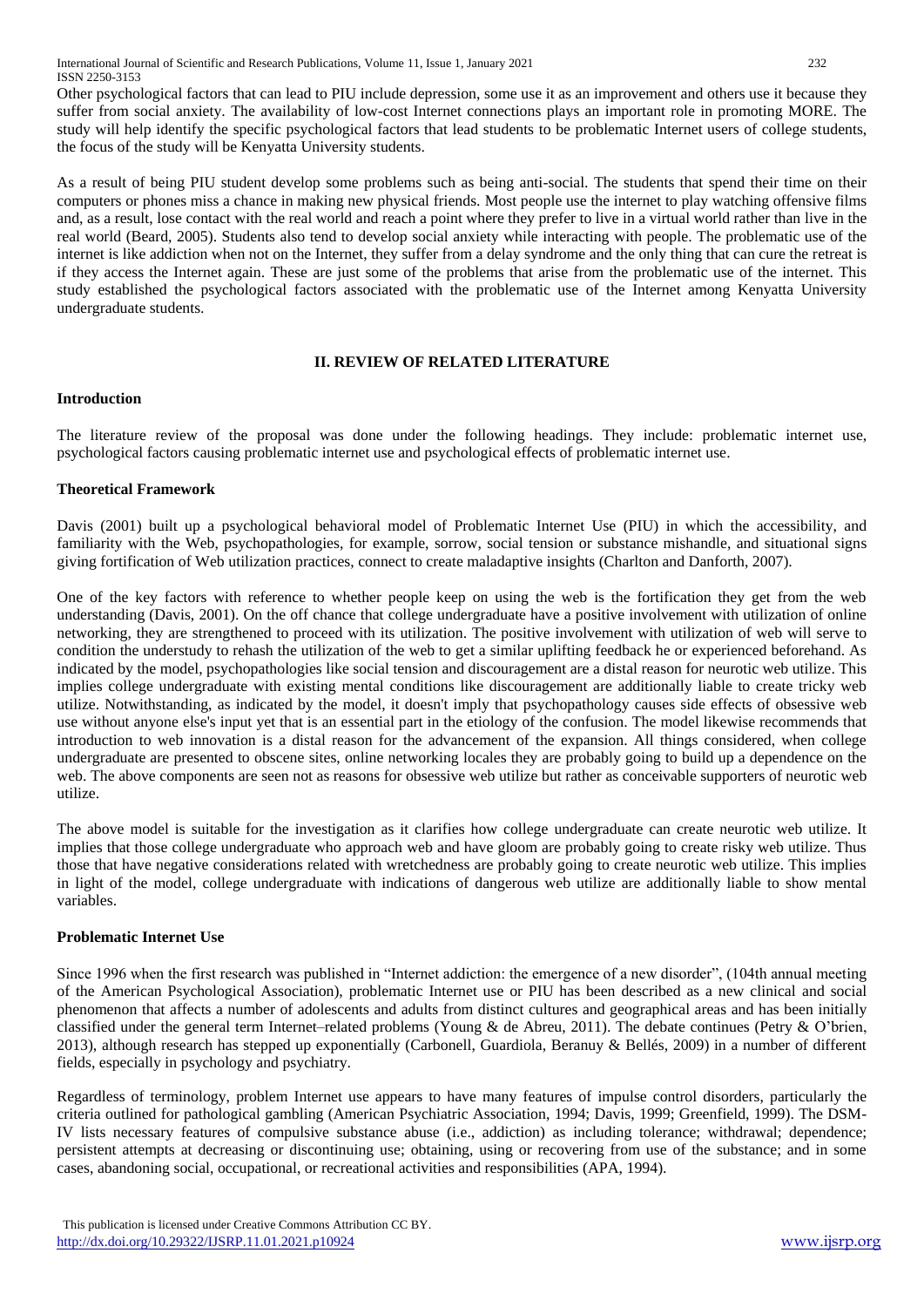Conversely, the essential features of impulse control disorders include succumbing to persistent drives or temptations, leading the individual to act in ways that are harmful personally or toward others; feelings of tension or arousal just before committing the act; feelings of relief, gratification, or pleasure after the act has been committed; and occasional feelings of regret or guilt afterwards (APA, 1994). Use of the Internet itself may bring on disordered behavior more readily. For example, when in alcoholic sobers up, or when a gambler runs out of money, the individual must face reality. These are similar to the problem Internet use issues. However, in the Internet user's case, it is merely a matter of accessing the nearest computer with online capability. While there is little by way of direct spending as in gambling and alcohol or drug use, similar negative life consequences have been associated with problem Internet use.

## **Psychological causes of problematic internet use**

Among undergraduates, over the top utilize has been related with missing classes, course disappointment and rejection from school. For instance, an Alfred College contemplate found that 43% of dropouts in a given semester had been remaining up until the point when early morning hours utilizing the web, more than twofold the rate of scholastic expulsion (Youthful, 1998). With undergrads at high hazard for creating Web related issues, it is basic that agents assemble data and look at connects of Internet use conduct.

While symptomatology related with issue Internet use fluctuates broadly (Grohol, 1999), there appears to be two principle drifts that assistance propel appraisal of the issue. To start with, unnecessary Internet use has been related with a similar range of negative life outcomes (e.g., social, familial) that has been recorded among people with substance addictions (Armstrong, Phillips, and Saling, 2001). Besides, there is a predictable loss of control over the measure of time spent on the web or occupied with Web related exercises (Armstrong, Phillips, and Saling, 2001). When undergraduate are experiencing real life changes, these components assume a particularly urgent part and ought not be disregarded.

In addition, the mental and environ¬mental factors in college undergraduate' lives prompt the foundation of a domain in which the web enslavement may essentially impact them (Corridor and Parsons, 2001) on the grounds that college undergraduate are probably going to experience with an assortment of troubles or issues in their scholastic lives. The push to adapt to such troubles and to fulfill the requirements can assume a critical part in undergraduate life quality and their emotional wellness. As per Erikson's psychosocial advancement hypothesis, university undergraduate or youthful grown-ups are in a developmental period controlled over by strife of closeness versus disengagement.

For a solid identity develop developmental struggle by building abilities in establishing comfortable associations with others. In this manner, the time of youthful adulthood which likewise incorporates college years is a period in which puberty formative errands are combined, i.e., personality is shaped and comfortable connections are set up (Kılıçcı, 1989). Youthful grown-ups who don't build up hint relationship or keep away from suggest relationships because of uneasiness to lose his/her character may have a feeling of detachment (Öztürk, 1994). In this regard, formative assignments, for example, personality formation and the foundation of close relationships may constitute two essential pressure factors for college undergraduate. These pressure components can make people indicate dangerous web conduct in a situation in which they can without much of a stretch access to the web (Corridor and Parsons, 2001).

The young depicted as the web addicts are more averse to defeat the formative emergency (Huang, 2004). Keeping in mind the end goal to stay away from issues, for example, the dangerous internet use joined by the formative issues, college undergraduate ought to accomplish their formative errands and have the capacity to manage various challenges throughout everyday life. Along these lines, it is very critical for college undergraduate to have powerful communication aptitudes that will set up great relationships with others.

Youthful grown-ups, similar to each person, need powerful relational abilities to set up effective relational associations with others. Powerful relational connections depend on correspondence and that inability to set up a solid correspondence brings about different problems like dejection (Korkut, 1996). For instance, while some youthful people don't encounter issues when meeting new individuals or growing new connections, others experience issues in establishing comfortable connections since they are feeble as far as social abilities (Anderson, 2001). Therefore, the foundation of compelling correspondence requires some interrelated aptitudes (Korkut, 1999). Successful relational abilities allude to powerful tuning in and reacting practices that encourage connections among individuals (Korkut, 1996, 2005). These relational abilities are obtained through encounters throughout everyday life (Korkut, 1996) and ought to be educated to kids and youth beginning from early ages (Korkut, 1999).

Research discoveries show that apparent relational abilities of people who need to be with others are higher than that of the individuals who favor dejection (Korkut, 1999) on the grounds that individual, social, and general modification levels of the adolescent seeing themselves to have compelling relational abilities are higher too (Ceyhan, 2006) . In accordance with these clarifications and research discoveries, it can be expressed that having viable communication abilities could be considered as a fundamental factor for personality advancement and the foundation of comfortable connections which are developmental assignments of youthful grown-ups. In this regard, inadequate relational abilities of youthful grown-ups may cause different issues in their lives and constitute an essential hazard factor for the internet use conduct and its substance.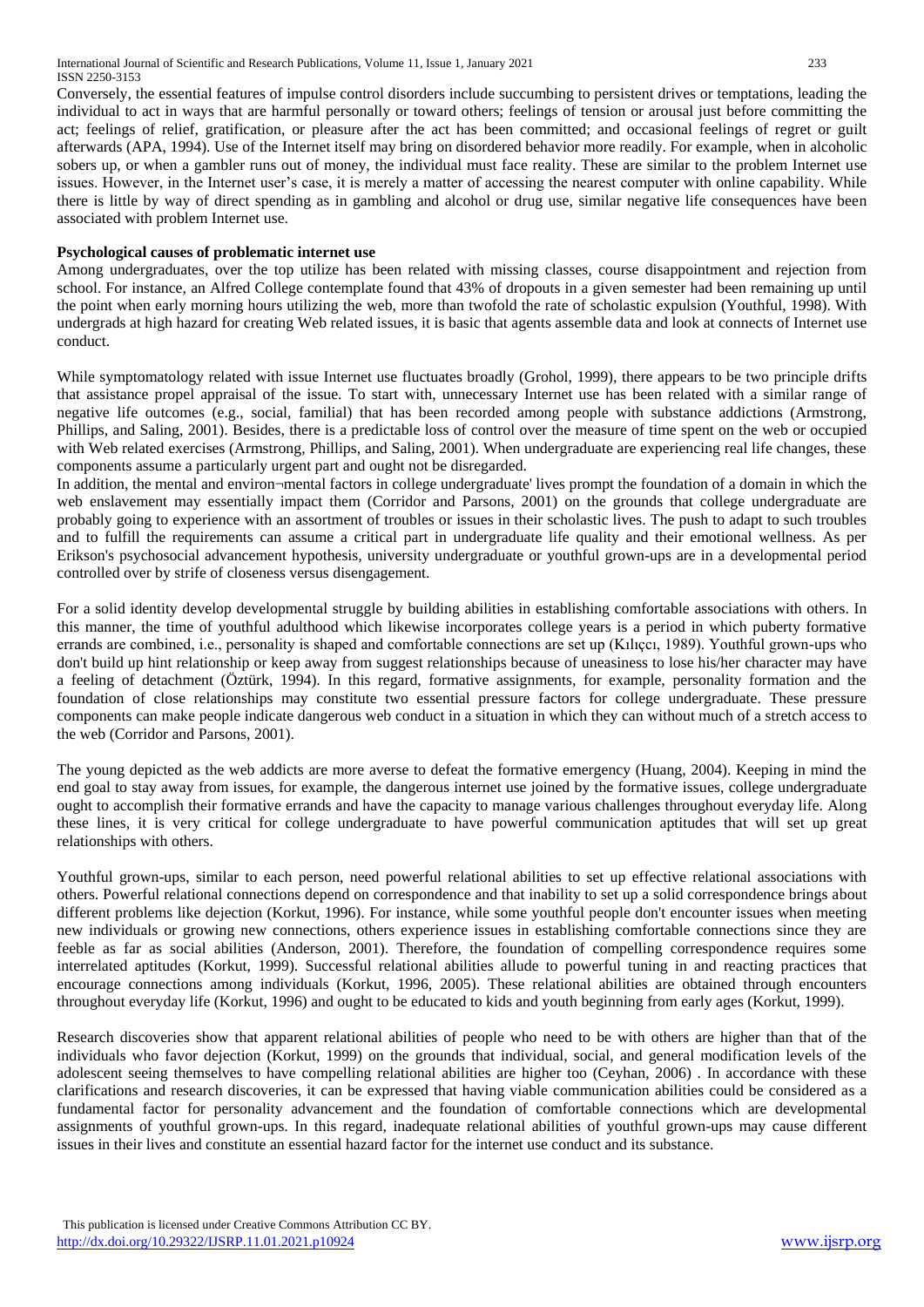## **Psychological effects of problematic internet use**

The negative effects of PIU incorporates, the effect on relational relationship where the relationship of an individual is getting further from encompassing (Morahan-Martin, 2005). Individual may confront behavioral issue due to over utilization of Web where they are responding uniquely in contrast to the typical conduct (Kubey, Lavin and Hand trucks, 2001). Some other physical issue may happen because of long utilization of the Web. Some physical issues are headache or migraine, rest design upset and so on (Yang and Tung, 2004). Some different issues incorporate mental issues where an individual can't control their feelings and the state of mind because of long hour utilization of the Web. They tend to build the net serving time and dispense with the set calendar. In addition, the effect of Web enslavement does not breaking point to influence an individual just but rather may likewise influence the work execution of an individual (Youthful, 2008). The condition is getting stressed when the work issue has conveyed a few effects to the general population cooperating and to the organization that the individual is working with.

Be that as it may, usually noticed that other mental elements, not connected to positive fortifying outcomes, are regularly involved in keeping up abnormal amounts of hazardous practices. For instance, presentation to circumstances including hazard does not incite expanded uneasiness in the individuals who show hazardous betting practices (Kuss, 2012). Additionally, introduction to the protest of the risky practices has been found to diminish state of mind, particularly in people dependent on erotic entertainment (Griffins, 2012). As both of these reasons (i.e. betting and erotica) for utilization of the web are firmly connected with dangerous internet use, it might well be that these variables may likewise add to web dependence. To be sure, it has been recommended that such negative effects of commitment in tricky conduct may, in themselves, create assist commitment in these high likelihood risky practices trying to get away from these negative sentiments (Greenfield, 2012).

Be that as it may, as almost no is at present thought about the quick mental effect of web presentation on those with tricky web practices, the improvement of models, not to mention proper mediations, is as yet troublesome. Given this, the present examination investigates the mental impacts of dangerous internet use.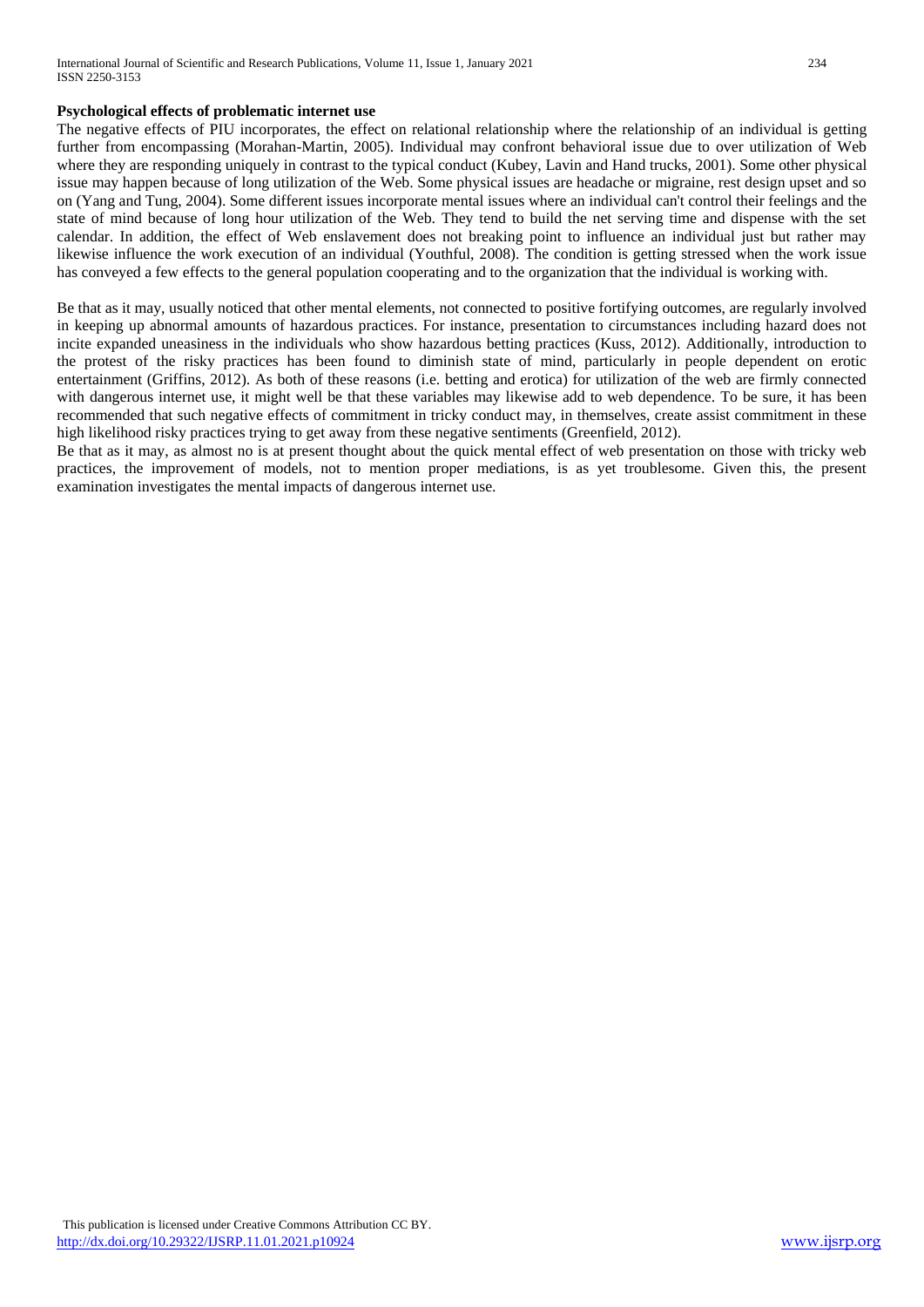```
Independent Variables Dependent Variables
```


The conceptual framework shows the psychological factors of problematic internet use. The dependent variables are the psychological factors and the psychological effects of problematic internet use which either positively or negatives contribute to problematic internet use.

## **III. METHODOLOGY**

## **Introduction**

This chapter focuses on the details of methodology used in the study such as research design, location of the study, study population and sampling, description of research instruments, data collection procedure and data analysis.

#### **Research Design**

The researcher used descriptive survey design to explore the psychological factors of problematic internet use among students of Kenyatta University. Descriptive survey studies are designed to obtain pertinent and precise information concerning the status of phenomena and whenever possible to draw valid general conclusions from the facts discovered. It is the most appropriate when the purpose of the study is to provide a detailed description of a phenomenon (Gall & Meredith, 2003).

#### **Location of the Study**

The research study was carried out at Kenyatta University, Main campus.

## **Target Population**

Target population is defined as all the members of a real or hypothetical set of people, events or objects to which a researcher wishes to generalize the results of the research study (Borg & Gall, 1989). The target population for the study were students across three departments, the philosophy, gender and sociology departments, in the school of Humanities and Social Sciences, Kenyatta University. The sample that was derived for the purpose of this study is 10% of the actual population of the three departments of humanities and social sciences students which is 2500 (KUSA 2016)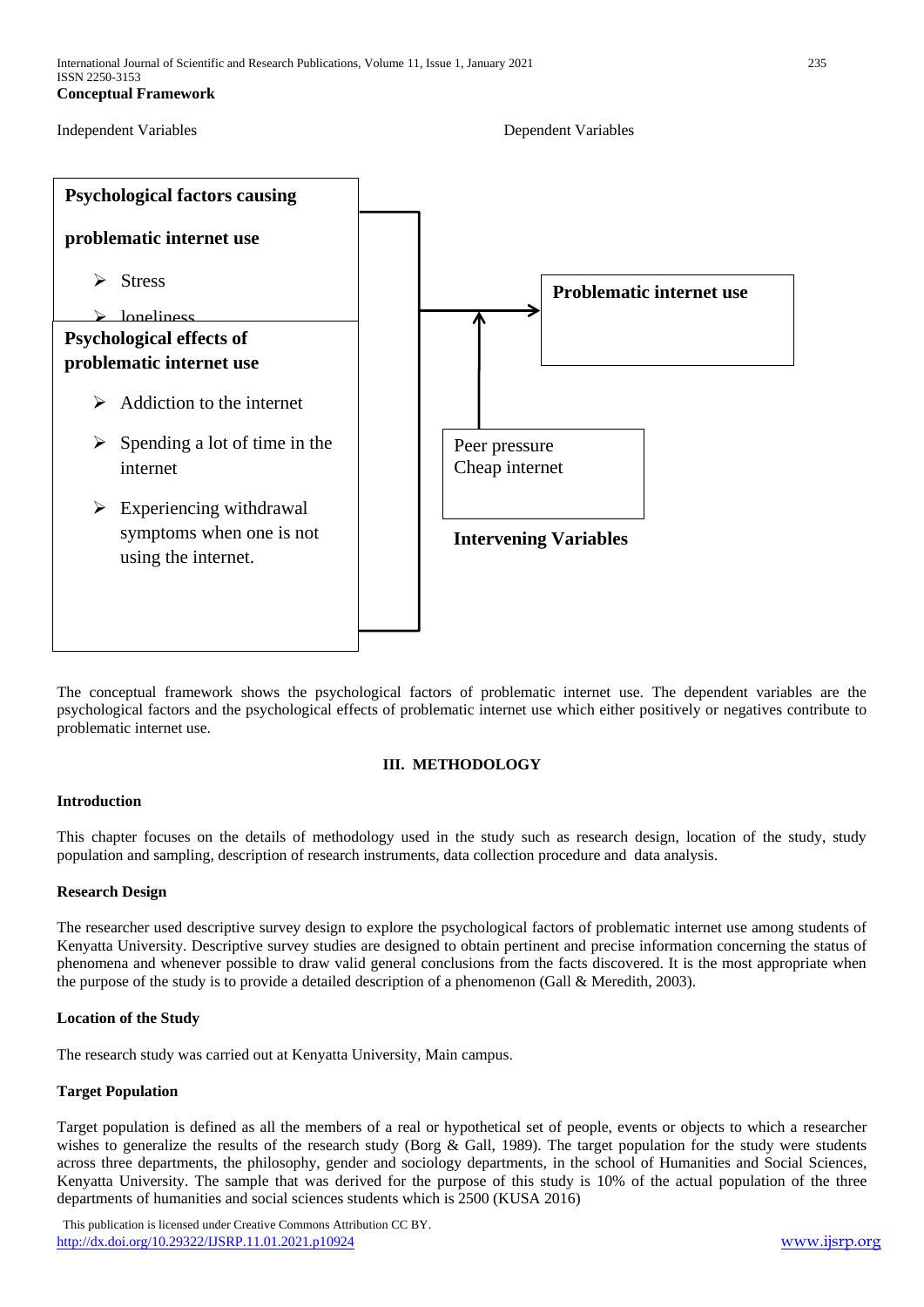Wiersma and Jurs (2005) recommend that if the population is large, a minimum of 10% is adequate for the sample. The sample size was 10% of 2500 thus 250 students.

#### **Research Instruments**

The study used questionnaires to collect data. Questionnaires were used for data collection because it presents an even stimulus potentially to large numbers of people simultaneously and provides the investigation with an easy accumulation of data. Both open and closed ended questions were used.

#### **Pre-testing**

Before the actual data was collected, the researchers conducted a pilot study on 20 students who were not included in the final study population. The purpose of the pilot study was to enable the researchers to ascertain the reliability and validity of the instruments, and to familiarize themselves with the administration of the questionnaires therefore improve the instruments and procedures.

#### **Validity**

Validity refers to the degree to which a study accurately reflects or assesses the specific concept that the researcher is attempting to measure. Validity is defined as the accuracy and meaningfulness of inferences, which are based on the research results (Mugenda & Mugenda, 1999). In other words, validity is the degree to which results obtained from the analysis of the data actually are accurate. The pilot study helped to improve face validity of the instruments. According to Borg and Gall (1989) content validity of an instrument is improved through expert judgment. To ensure the validity of the research instruments, the researchers ensured that the questionnaires were framed without ambiguity.

## **Reliability**

Mugenda and Mugenda (2003) define reliability as a measure of the degree to which a research instrument yields consistent results or data after repeated trial. Split-Half technique of reliability testing was employed, whereby the pilot questionnaires were divided into two equivalent halves and then a correlation coefficient for the two halves computed using the Spearman Brown Prophesy formula. According to Kiess and Bloomquist (1985) a minimum correlation coefficient of 0.65 is recommended as indicating that an instrument is reliable. The researchers consulted their supervisor for direction and advice on reliability of the instruments.

#### **Data Collection Technique**

The researchers collected an introduction letter from the department of Psychology, Kenyatta University. They then visited in school of Humanities and Social Sciences students to administer the questionnaires. They were requested to respond to the questionnaires appropriately and hand in the duly filled forms to the researchers. To allow the respondents to have ample time to study and respond appropriately, the instruments were distributed in the morning hours and collected immediately they complete the questionnaires. The researchers explained the importance of the study to the respondents before they respond to the items contained in the research instruments.

#### **Data Analysis**

The results of data analysis were presented using frequency distribution tables, pie charts and bar graphs.

## **IV. RESULTS**

#### **Introduction**

This chapter presents the analysis of the research findings, the interpretation and presentation. The purpose of the study was to establish the psychological factors of problematic internet use among university students in Kenyatta University. The findings were discussed based on the research objectives which were:-to establish the psychological factors leading to problematic internet use among students of Kenyatta University and to find out psychological effects of problematic internet use among students of Kenyatta University.

#### **Questionnaires Response Rate**

A total of 250 questionnaires were distributed to the respondents but 225 representing 90% were returned which was very good for the study. According to Mugenda and Mugenda (2003) a response rate of 50% is allowed for analysis, response rate of 60% is good and response rate of 70% and over is very good.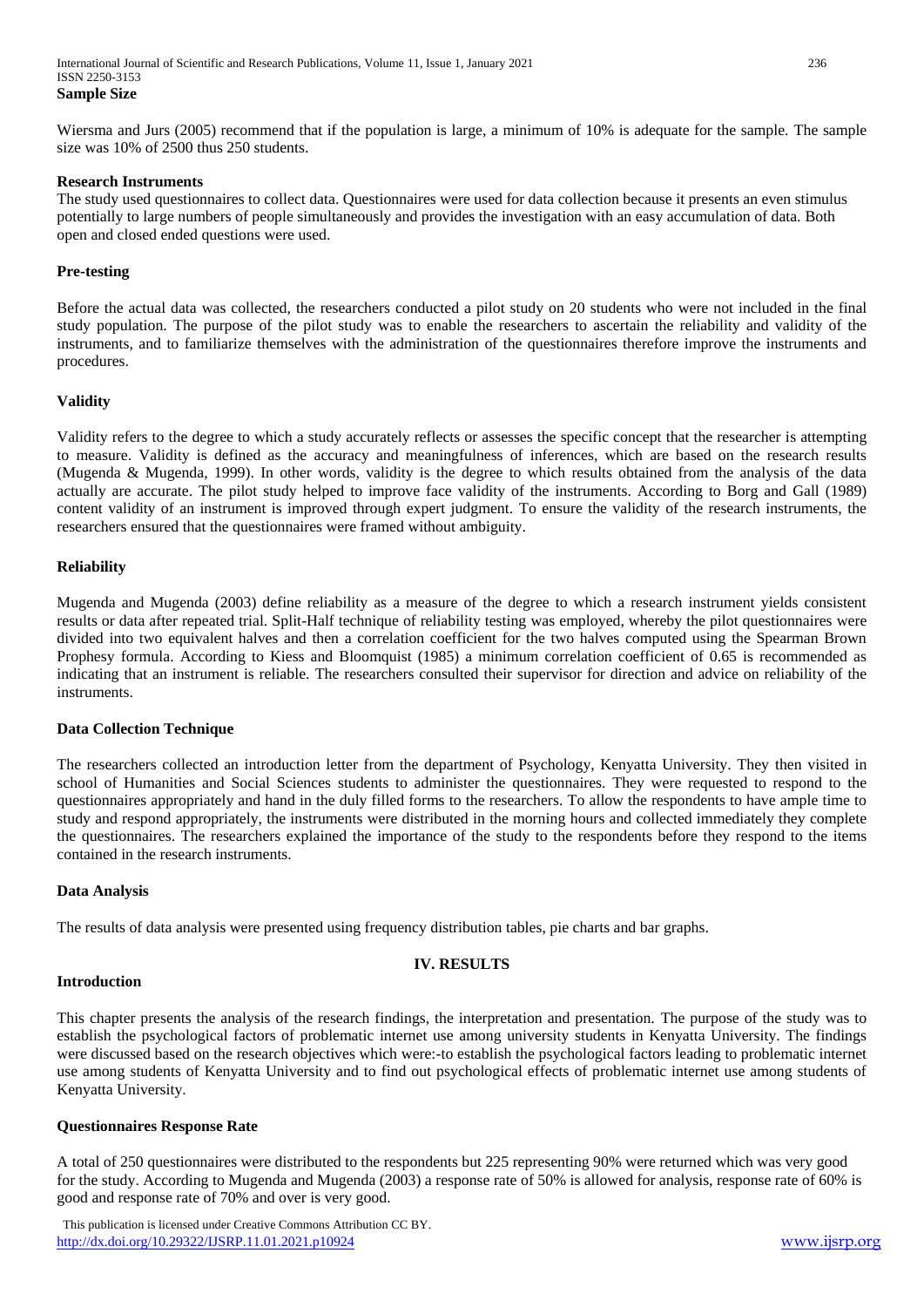# **Table 4.1: Questionnaire Return rate**

| <b>Questionnaire</b>   | <b>Frequency</b> | <b>Percentage</b> |  |
|------------------------|------------------|-------------------|--|
| Returned               | 225              | 90                |  |
| Not returned or filled | ت                |                   |  |
| Total                  | 250              | 100               |  |

#### **Demographic information**

The study sought to find out the age, gender and year of study of the respondents. The findings are summarized in the table 4.2 below;

## **Table 4.2: Demographic information**

|                  |                 | <b>Frequency</b> | Percentage |
|------------------|-----------------|------------------|------------|
| Age distribution | $17-20$ years   | 75               | 33         |
|                  | $21-25$ years   | 150              | 67         |
| <b>TOTAL</b>     |                 | 225              | 100        |
| Year of study    | 1 <sup>st</sup> | 50               | 22         |
|                  | 2 <sup>nd</sup> | 70               | 31         |
|                  | 3rd             | 60               | 27         |
|                  | 4 <sup>th</sup> | 45               | 20         |
| <b>TOTAL</b>     |                 | 225              | 100        |
| Gender           | Male            | 115              | 51         |
|                  | Female          | 110              | 49         |
| <b>TOTAL</b>     |                 | 225              | 100        |
| Department       | Philosophy      | 70               | 31         |
|                  | Sociology       | 80               | 36         |
|                  | Gender          | 75               | 33         |
| <b>TOTAL</b>     |                 | 225              | 100        |

The respondents were asked to indicate the age category to which they belonged. The results of the findings established that 75 (33%) of the respondents aged between 17-20 years while 150 (67%) aged 21-25 years. The findings imply that the respondents were of matured age and were able to read and understand the instruments and items in the study.

On the year of study, 50 (22%) of the respondents were in their first year of study, 70 (31%) in the second year, 60 (27%) in third year and 45 (20%) in fourth year. This implies that all the level of study was represented in the study. The study fourth sought to find out the gender of the respondents to ensure that gender representation was maintained. Male respondents were 115 (51%) while female were 110 (49%). This implies that both the gender was equally represented in the study. On departments, 70 (31%) of the respondents were from philosophy department, 80 (36%) from sociology and 73 (33%) form gender departments.

## **Psychological factors leading to problematic internet use Table 4.3: Most visited sites**

| <b>Frequency</b> | Percentage |
|------------------|------------|
| 63               | 28         |
| 90               | 40         |
| 27               | 12         |
| 45               | 20         |
| 225              | 100        |
|                  |            |

From the results of table 4.4, majority 90 (40%) of the respondents visited Whatsapp site frequently compared to 63 (28%) who indicated they frequently visited Facebook while 45 (20%) and 27 (12%) indicated they visited instagram and twitter respectively.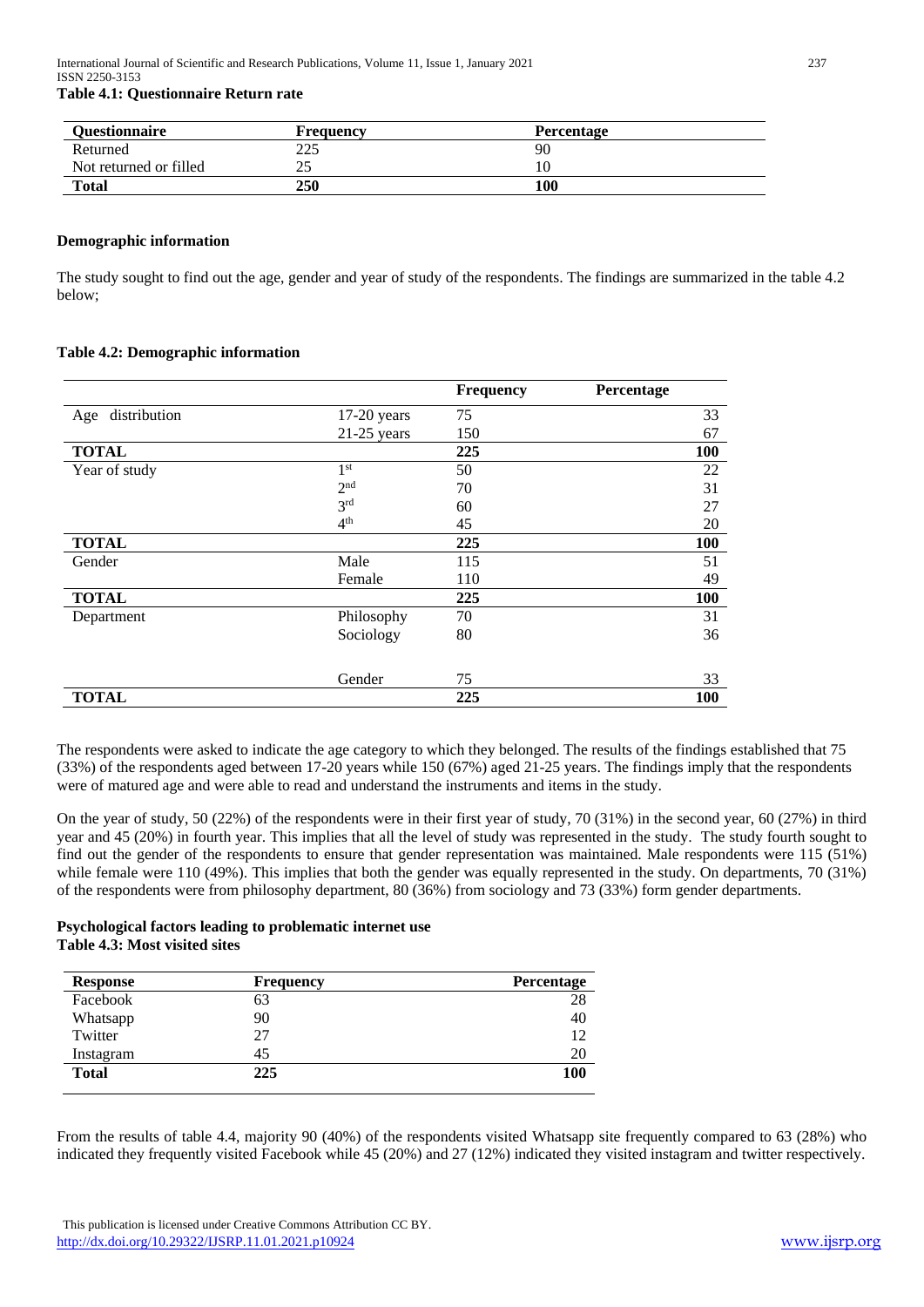| <b>Table 4.4: Purpose for internet connection</b> |  |  |  |
|---------------------------------------------------|--|--|--|
|---------------------------------------------------|--|--|--|

| <b>Response</b>      | <b>Frequency</b> | Percentage |
|----------------------|------------------|------------|
| Academics            | 27               | 12         |
| Socializing          | 90               | 40         |
| <b>Relive Stress</b> | 45               | 20         |
| Dating               | 27               | 12         |
| Gambling             | 36               | 16         |
| <b>Total</b>         | 225              | 100        |

The study established that majority of the students 90 (40%) reported that they purpose for internet connection was for socializing purposes while 45 (20%) said they connect to relieve stress, 27 (12%) for academics and the same number for dating and 36 (16%) indicated they connect to gamble. The findings agree with the findings of Mwadime (2015) who reported that most students in the study were found to disassociate themselves with academic matters while online and just concerned about keeping in touch with each other.

### **Table 4.5: Area of life affected by internet usage**

| <b>Response</b> | <b>Frequency</b> | <b>Percentage</b> |
|-----------------|------------------|-------------------|
| Social          |                  |                   |
| Time management | 63               | 28                |
| Relationship    | 45               | 20                |
| Academic        |                  | 36                |
| <b>Total</b>    | 225              | 100               |

Majority of the respondents 81 (36%) indicated that internet use has affected them academically while 63 (28%) said it has affected their time management. The study further noted that 45 (20%) indicate that internet usage has affected their relationships and a few 9 (4%) said it affected them socially. The findings imply that problematic internet use affect students academically, socially and time management.

**Table 4.6: Psychological factors leading to problematic internet use**

|                                                                                       | Rarely |                          |    | occasionally frequently |    |               |    | often         | always |               |     | <b>Total</b> |
|---------------------------------------------------------------------------------------|--------|--------------------------|----|-------------------------|----|---------------|----|---------------|--------|---------------|-----|--------------|
| <b>Response</b>                                                                       | F      | $\frac{6}{9}$            | F  | $\frac{0}{0}$           | F  | $\frac{0}{0}$ | F  | $\frac{0}{0}$ | F      | $\frac{6}{9}$ | F   | $\%$         |
| Stay on-line longer than intended                                                     | 9      | 4                        | 27 | 12                      | 27 | 12            | 63 | 28            | 99     | 44            | 225 | <b>100</b>   |
| household chores to 9<br>Neglect<br>spend more time on-line                           |        | $\overline{4}$           | 9  | 4                       | 18 | 8             | 54 | 24            | 135    | 60            | 225 | 100          |
| new relationships with -<br>Form<br>fellow on-line users                              |        | $\overline{\phantom{a}}$ | 18 | 8                       | 36 | 16            | 99 | 44            | 72     | 32            | 225 | 100          |
| Others in life complain about the 27<br>amount of time spend on-line                  |        | 12                       | -9 | $\overline{4}$          | 27 | 12            | 63 | 28            | 99     | 44            | 225 | 100          |
| Grades or school work suffer 18<br>because of the amount of time<br>you spend on-line |        | 8                        | 9  | $\overline{4}$          | 18 | - 8           | 63 | 28            | 117    | 52            | 225 | 100          |
| Job performance suffer because of 9<br>the Internet                                   |        | 4                        | 27 | 12                      | 27 | 12            | 63 | 28            | 99     | 44            | 225 | 100          |

From the results of table 4.7 shows that most 44% students admit that they always stay online longer than intended compared to 28% who often and 12% who frequently stay online than usual. On whether they neglect household chores to spend more time on-line, 60% indicated they always neglect, 24% said they often, 8% indicated occasionally and only 4% said they rarely. The results imply that most youths spend more time which affected their chores and other important activities. It was also established that most students form new relationship online always.

The responses on how often other people complain about the time spend online, 44% said always while 28% indicated often. This implies that most of the students spend more time online that affect other people around them. Only 12% said rarely do other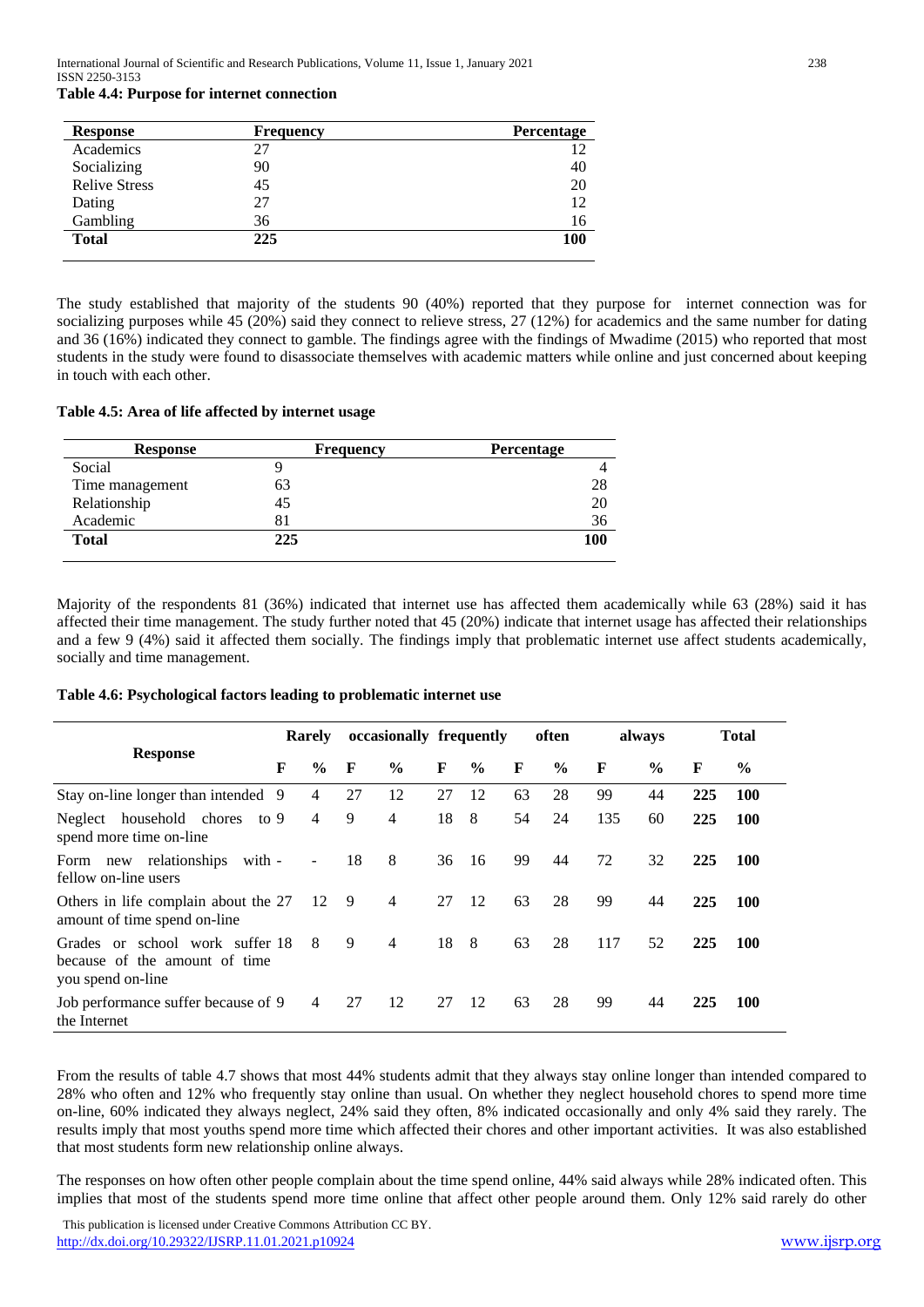people complain about the time they spent online. The findings concur with the findings of Spraggins, (2009) stated that students' scores in his study which indicated that for some social sites interfere with personal, social, and professional (academic) areas of their lives.

On whether their grades or school work suffer because of the amount of time they spend online, majority 52% agreed compared to 8% who said their grades are rarely affected due to internet usage. They were further asked whether their job performances were affected by their time online and majority 44% said they were always affected.

## **Psychological effects of problematic internet use**

In order to look at problematic Internet use of the respondents, the Problematic Internet use Questionnaire (PIUQ) (Thatcher & Goolam, 2005) was used (ref. Appendix I, Part C). The items were specifically designed to assess self-reported problematic internet use. Respondents were asked to indicate on a 5 point Likert type format (rarely to always) the extent of various symptoms or behaviours of problematic internet use whether 1 is an indication of low problematic internet use and 5 indicates high problematic internet use.

# **Table 4.7: Psychological effects of problematic internet use**

| <b>Response</b>                                                                        |   | <b>Rarely</b> |             | <b>Occasionally</b> |    | <b>Frequently</b> |    | <b>Often</b>  | <b>Always</b> |                | <b>Total</b> |               |
|----------------------------------------------------------------------------------------|---|---------------|-------------|---------------------|----|-------------------|----|---------------|---------------|----------------|--------------|---------------|
|                                                                                        | F | $\frac{0}{0}$ | $\mathbf F$ | $\frac{0}{0}$       | F  | $\frac{0}{0}$     | F  | $\frac{0}{0}$ | F             | $\frac{0}{0}$  | F            | $\frac{6}{9}$ |
| Defensive when asked what 12<br>they do on-line                                        |   | 5             | 9           | $\overline{4}$      | 54 | 24                | 54 | 24            | 96            | 43             | 225          | 100           |
| Fear that life without the 18<br>Internet would<br>be<br>boring,<br>empty, and joyless |   | 8             | 9           | $\overline{4}$      | 18 | 8                 | 63 | 28            | 117           | 52             | 225          | <b>100</b>    |
| Snap, yell, or act annoyed if 18<br>bothered while on-line                             |   | 8             | 18          | 8                   | 54 | 24                | 63 | 28            | 72            | 32             | 225          | <b>100</b>    |
| Lose sleep due to late-night 63<br>log-ins                                             |   | 28            | 54          | 24                  | 18 | 8                 | 27 | 12            | 63            | 28             | 225          | <b>100</b>    |
| Try to cut down the amount of 18<br>time spend on-line and fail                        |   | $\,8\,$       | 63          | 28                  | 72 | 32                | 27 | 12            | 63            | 28             | 225          | 100           |
| Choose to spend more time 27<br>on-line over going out with<br>others                  |   | 12            | 99          | 44                  | 27 | 12                | 63 | 28            | 9             | $\overline{4}$ | 225          | 100           |
| Feel depressed, moody or 18<br>nervous when off-line,                                  |   | 8             | 9           | 4                   | 63 | 28                | 36 | 16            | 99            | 44             | 225          | 100           |

From table 4.8 above, it was established that majority 43% of the respondents always get defensive when asked what they do online compared to only 5% who said they rarely get defensive. On whether they fear that life without the Internet would be boring, empty, and joyless, majority 52% said they always fear, 18% said they often fear and 8% said they rarely fear. It was further reported that 32% of the respondents indicated that they always snap, yell, or act annoyed if bothered while on-line compared to 8% who rarely of occasionally yell. On whether they lose sleep due to late-night log-ins, 28% said they rarely compared to the same number who indicated they always lose sleep due to being online while 8% occasionally and 12% rarely.

 This publication is licensed under Creative Commons Attribution CC BY. The study further established that 28% always of the students try to cut their time online but fail. This is an indication that there was prevalence of problematic internet usage among the students. However, majority 44% occasionally choose to spend time only that going out with their friends. On how often they felt depressed, moody or nervous when off-line, majority 44% said always, 16% often, 28% frequently and only 8% said rarely. Kerkhof, Finkenauer, Muusses, (2011) pointed out that students with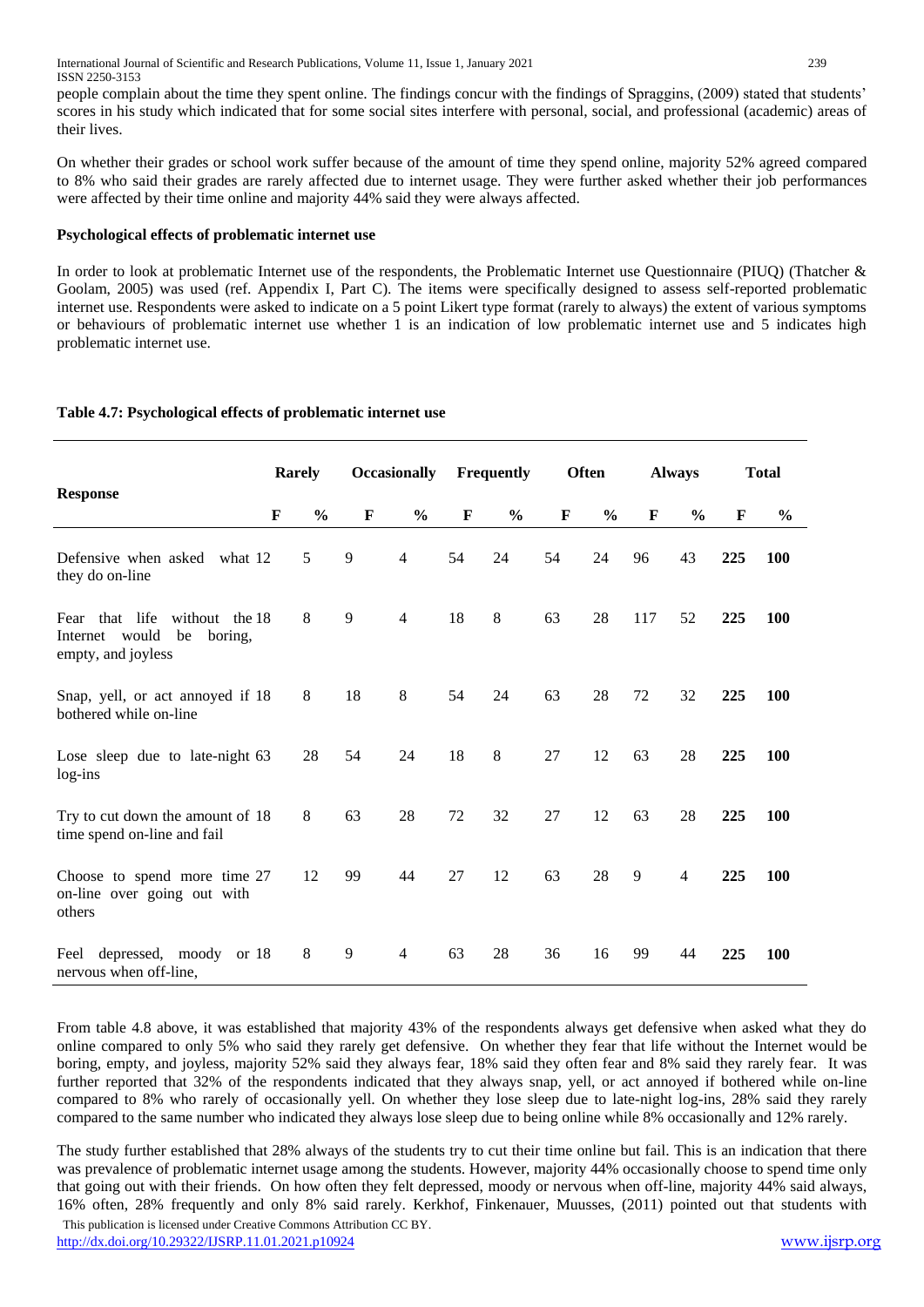problematic Internet use often experience more interpersonal problems and worse school and work performance compared to their problematic Internet use-free peers The findings concur with the findings of Maroma, (2015) which revealed a prevalence of 23.6% of depression among the respondents.

| Table 4.7: Cumulative frequency of scores |  |
|-------------------------------------------|--|
|-------------------------------------------|--|

| <b>Score</b> | $\mathbf F$ | Percentage |
|--------------|-------------|------------|
| 20-49        | 38          | 17         |
| 50-79        | 78          | 35         |
| 80-100       | 108         | 48         |
| <b>Total</b> | 225         | <b>100</b> |

The results from table 4.7 show that 17% of the respondents scored 20-49 which implies that they are average internet users. The respondents with a score between 50-79 were 78 (35%) were at risk internet users while 108 (48%) of the respondents scored 80- 100 marks and this was the group that experience problematic internet use. This however is in line with the findings of Hall & Parsons (2001) who stated that psychological and environmental factors can cause difficulty in internet use among the University students.

## **V. CONCLUSION AND RECOMMENDATIONS**

## **Introduction**

This chapter contains discussions of the findings, conclusions and recommendations drawn from the study on the psychological factors of problematic internet use among university students in Kenyatta University. The chapter begins with a summary of the findings then a discussion of the findings followed by conclusions drawn from the discussions and finally the recommendations arising from the study.

## **Summary**

The purpose of the study was to establish psychological factors of problematic internet use among Kenyatta University bachelor students. The survey showed that most of the interviewed students at Kenyatta University are driven to use the internet with social anxiety. Other factors include gambling, stress and loneliness. The survey also showed that the most visited site was Facebook followed by Whatsapp, Instagram and Twitter. This showed that the most visited site was social. It was also reported that the most common reason for using the internet was socialization while some visited to relieve stress, for academic purposes and for meetings and chances. The results of the study on how much use of the Internet has influenced them has shown that the majority indicate that it has affected them academically. Other reasons included the effect on time management, affecting their relationships and socially.

The survey also showed that 44% of the students were admitted to being online longer than expected and if they neglected their household work to spend more time online, the majority showed that they had always neglected.

The results of the use of pathological internet revealed that there was a proliferation of problematic use of the internet at students. This was indicated by 44% of respondents who indicated that people always complain about the time spent online while 52% indicated that their voices were influenced by their excessive use of the Internet. Most also stated how they defend what they do online. However, it was established that only 28% indicated that they lost their sleep due to night-time access. The survey also showed that only 28% of the students said they had always tried to reduce their time online but failed.

#### **Conclusion**

The results showed that Facebook and Whatsapp were the social media often used by most students, probably because it is based on mobile and convenient devices. The psychological factors that led to the problematic use of the internet by the students included stress, loneliness and gambling. Data analysis revealed that there is a proliferation of Internet usage problems among Kenyatta University students. It was also concluded that the problematic use of the internet among students led to various psychological effects such as sleep disorders, physical friends and release of depression. This means that some university students were problematic Internet users and could experience social and academic problems due to the excessive use of the Internet.

#### **Recommendations**